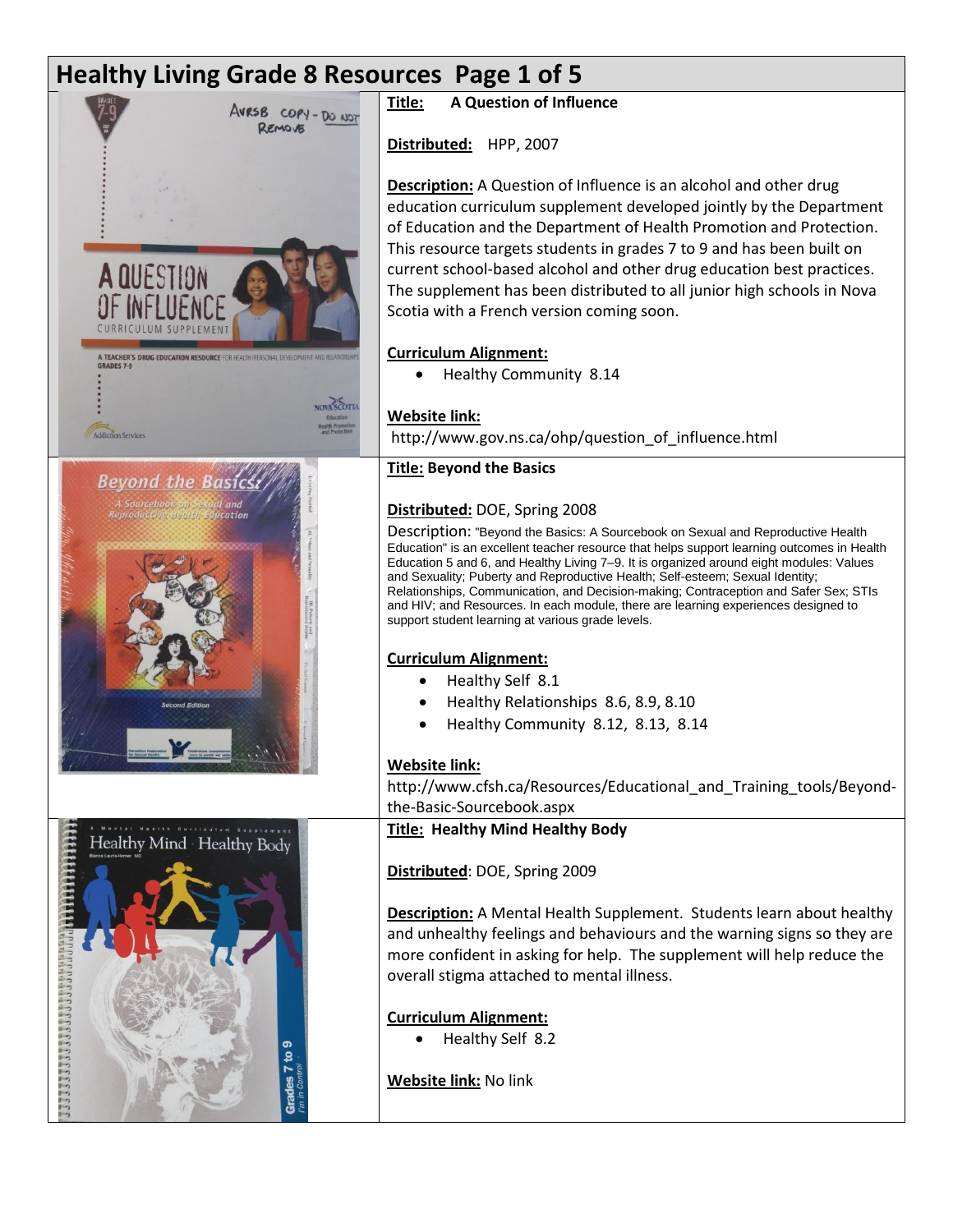| <b>Healthy Living Grade 8 Resources Page 2 of 5</b>                                                                                              |                                                                                                                                                                                                                                                                                                                                                                                                                                                                                                                                                                                                                                                                                                                                                                                                                                                               |
|--------------------------------------------------------------------------------------------------------------------------------------------------|---------------------------------------------------------------------------------------------------------------------------------------------------------------------------------------------------------------------------------------------------------------------------------------------------------------------------------------------------------------------------------------------------------------------------------------------------------------------------------------------------------------------------------------------------------------------------------------------------------------------------------------------------------------------------------------------------------------------------------------------------------------------------------------------------------------------------------------------------------------|
| Teacher's Resource                                                                                                                               | Title: Health For Life 2, Teacher Resource                                                                                                                                                                                                                                                                                                                                                                                                                                                                                                                                                                                                                                                                                                                                                                                                                    |
|                                                                                                                                                  | Distributed: DOE,                                                                                                                                                                                                                                                                                                                                                                                                                                                                                                                                                                                                                                                                                                                                                                                                                                             |
|                                                                                                                                                  | <b>Description:</b> Chapters include: Life learning, Wellness<br>choices, relationship choices, strength of character, staying<br>safe, leading and following and my working life<br><b>Curriculum Alignment:</b><br>Healthy Self 8.2, 8.3, 8.5<br>Healthy Relationships 8.6<br>Healthy Community 8.11, 8.12, 8.14                                                                                                                                                                                                                                                                                                                                                                                                                                                                                                                                            |
| <b>Nendy Mathieu</b>                                                                                                                             | Website link: no link                                                                                                                                                                                                                                                                                                                                                                                                                                                                                                                                                                                                                                                                                                                                                                                                                                         |
| <b>Judith Campbell</b><br>Dana Antayá-Moore                                                                                                      | Title: Health for Life 2, Student text<br>Distributed:<br><b>Description:</b> Chapters include: Life learning, Wellness<br>choices, relationship choices, strength of character, staying<br>safe, leading and following and my working life<br><b>Curriculum Alignment:</b><br>Website link: no link                                                                                                                                                                                                                                                                                                                                                                                                                                                                                                                                                          |
| Top Secret!<br>For girls Only!<br><b>Everything You Need To Know For Growing up YOU</b><br>By Kelli Dunham, R.N. . Illustrated by Laura Tallardy | Title: The Girls Body Book<br>Distributed: DOE, Spring 2009<br><b>Description:</b> "The Girl's Body Book: Everything You Need to Know for<br>Growing up You" is an invaluable resource for girls. This readable,<br>reassuring, and illustrated guide provides clear, factual information on<br>topics youth often find hard to talk about-their bodies, their feelings, their<br>relationships, hygiene, exercise, teachers, peer pressure, sex, and<br>siblings. This is a wonderful resource for the classroom for independent<br>reading, and teachers of health education, healthy living, and guidance will<br>find this a practical resource for reference in addressing issues of healthy<br>sexuality, and emotional/physical/relationship changes that occur during<br>adolescence.<br><b>Curriculum Alignment:</b><br><b>Website link: No link</b> |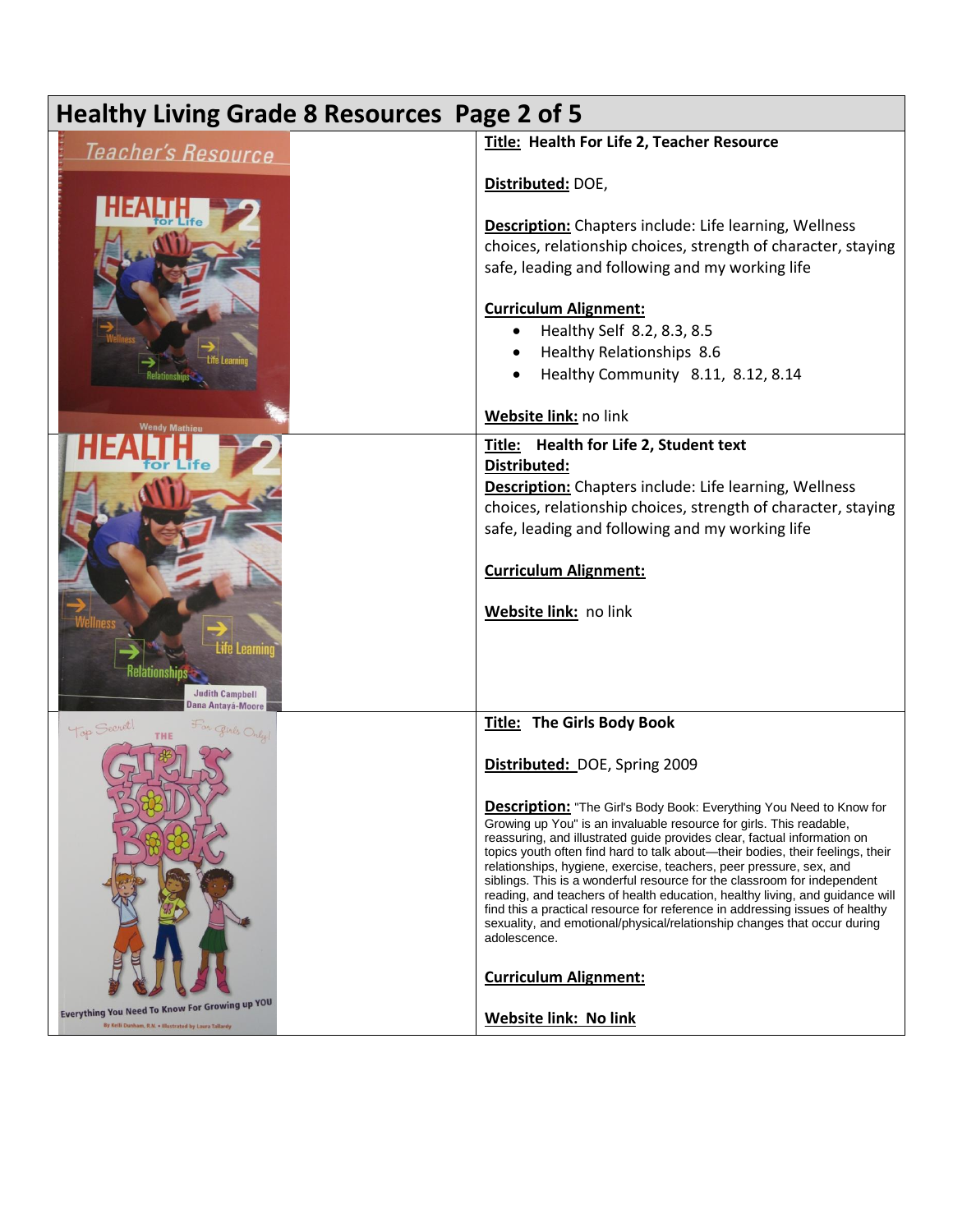| <b>Healthy Living Grade 8 Resources Page 3 of 5</b>                                                                             |                                                                                                                                                                                                                                                                                                                                                                                                                                                                                                                                                                                                                                                          |  |
|---------------------------------------------------------------------------------------------------------------------------------|----------------------------------------------------------------------------------------------------------------------------------------------------------------------------------------------------------------------------------------------------------------------------------------------------------------------------------------------------------------------------------------------------------------------------------------------------------------------------------------------------------------------------------------------------------------------------------------------------------------------------------------------------------|--|
| FOR BOYS OMEY!<br><b>TOP SECRET!</b>                                                                                            | Title: The Boy's Body Book                                                                                                                                                                                                                                                                                                                                                                                                                                                                                                                                                                                                                               |  |
| THE                                                                                                                             | Distributed: DOE, Spring 2009<br><b>Description:</b> "The Boy's Body Book: Everything You Need to Know for                                                                                                                                                                                                                                                                                                                                                                                                                                                                                                                                               |  |
|                                                                                                                                 | Growing up You" is an invaluable manual that every boy should own. This<br>readable, reassuring, and illustrated guide provides clear, factual<br>information on topics boys find hard to talk about— their bodies, their<br>feelings, their relationships, hygiene, exercise, teachers, peer pressure,<br>sex, and siblings. This is a wonderful resource for the classroom for<br>independent reading, and teachers of health education, healthy living, and<br>guidance will find this a practical resource for reference in addressing<br>issues of healthy sexuality, and emotional/physical/relationship changes<br>that occur during adolescence. |  |
|                                                                                                                                 | <b>Curriculum Alignment:</b>                                                                                                                                                                                                                                                                                                                                                                                                                                                                                                                                                                                                                             |  |
|                                                                                                                                 | <b>Website link:</b>                                                                                                                                                                                                                                                                                                                                                                                                                                                                                                                                                                                                                                     |  |
| <b>Everything You Need To Know For Growing up YOU</b>                                                                           |                                                                                                                                                                                                                                                                                                                                                                                                                                                                                                                                                                                                                                                          |  |
| anxiety workbook                                                                                                                | <b>Title: Anxiety Workbook for Teens</b><br>Distributed: Spring '09                                                                                                                                                                                                                                                                                                                                                                                                                                                                                                                                                                                      |  |
| for teens<br>activities to help you deal<br>with anxiety & worry<br>* control anxiety &<br>feel calm in the<br>face of everyday | Description: "Anxiety: The Workbook for Teens" offers a set of activities<br>to deal with the feelings of worry, fear, and panic. These activities will<br>show how to cope with day-to-day challenges, to develop a positive self-<br>mage, and to recognize anxious thoughts. Included are resources for<br>seeking additional help and support if needed. This resource addresses<br>outcomes within Healthy Living 7-9 related to emotional and mental health.                                                                                                                                                                                       |  |
| problems                                                                                                                        | <b>Curriculum Alignment:</b>                                                                                                                                                                                                                                                                                                                                                                                                                                                                                                                                                                                                                             |  |
| positive<br>self-image<br>seek help<br>when you<br>need it<br>LISA M. SCHAB, LCSW                                               | Healthy Self 8.3<br>$\bullet$<br><b>Website link:</b>                                                                                                                                                                                                                                                                                                                                                                                                                                                                                                                                                                                                    |  |
|                                                                                                                                 | <b>Smoke free for Life</b><br>Title:                                                                                                                                                                                                                                                                                                                                                                                                                                                                                                                                                                                                                     |  |
| Smoke-Free<br>for Life                                                                                                          | <b>Distributed:</b> By the Department of Health                                                                                                                                                                                                                                                                                                                                                                                                                                                                                                                                                                                                          |  |
|                                                                                                                                 | <b>Description:</b>                                                                                                                                                                                                                                                                                                                                                                                                                                                                                                                                                                                                                                      |  |
|                                                                                                                                 | Tobacco prevention curriculum that spans Primary to 9.                                                                                                                                                                                                                                                                                                                                                                                                                                                                                                                                                                                                   |  |
| <b>A RANDA DE PERSONAL DE LA PARA DE LA PARA DE LA PARA DE LA PARA DE LA PARA DE LA PARA DE LA PARA DE LA PARA DE</b>           | <b>Curriculum Alignment:</b>                                                                                                                                                                                                                                                                                                                                                                                                                                                                                                                                                                                                                             |  |
| <b>Grades</b><br>Seven to Nine<br>A smoking prevention<br>curriculum supplement                                                 | Website link: no link                                                                                                                                                                                                                                                                                                                                                                                                                                                                                                                                                                                                                                    |  |
| <b>NOVA SCOTTA</b>                                                                                                              |                                                                                                                                                                                                                                                                                                                                                                                                                                                                                                                                                                                                                                                          |  |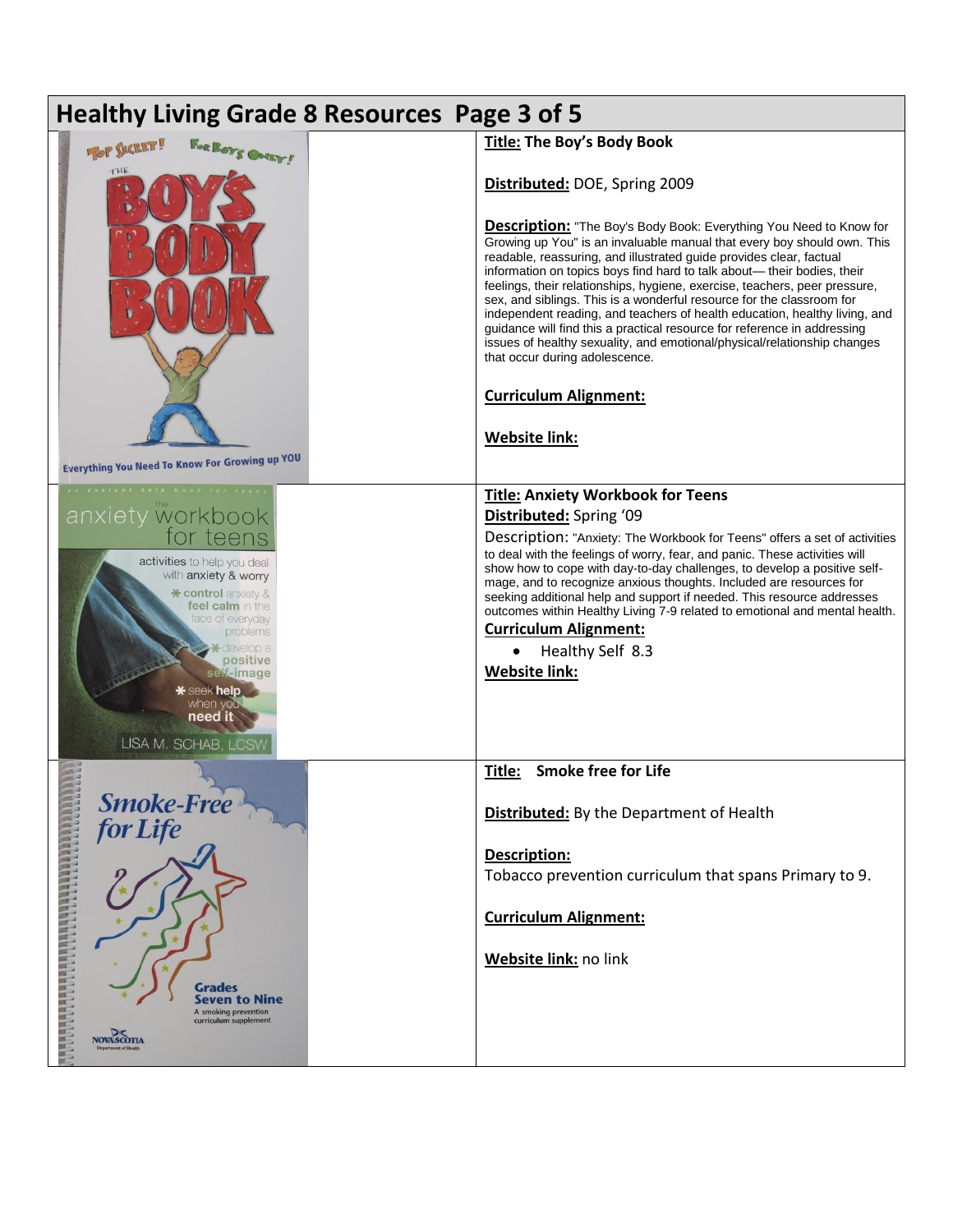| Healthy Living Grade 8 Resources Page 4 of 5                                                                                                                      |                                                                                                                                                                                                                                                                                                                                                                                                                                                                                                                                                                                                                                                                                                                                                                                                                                           |
|-------------------------------------------------------------------------------------------------------------------------------------------------------------------|-------------------------------------------------------------------------------------------------------------------------------------------------------------------------------------------------------------------------------------------------------------------------------------------------------------------------------------------------------------------------------------------------------------------------------------------------------------------------------------------------------------------------------------------------------------------------------------------------------------------------------------------------------------------------------------------------------------------------------------------------------------------------------------------------------------------------------------------|
|                                                                                                                                                                   | Title: Kids in the Know                                                                                                                                                                                                                                                                                                                                                                                                                                                                                                                                                                                                                                                                                                                                                                                                                   |
| kils in the know<br>Introduction                                                                                                                                  | Distributed: Feb. 2011                                                                                                                                                                                                                                                                                                                                                                                                                                                                                                                                                                                                                                                                                                                                                                                                                    |
| kys in the know<br>Grade 8<br><b>Personal Safety Program</b><br><sub>Second Edition</sub>                                                                         | <b>Description:</b> Kids in the Know is an interactive safety<br>education program for increasing the personal safety of<br>children and reducing their risk of sexual exploitation<br><b>Curriculum Alignment:</b><br>Healthy Relationships 8.6, 8.8<br>Healthy Community 8.12<br><b>Website link:</b><br>http://www.kidsintheknow.ca/app/en/                                                                                                                                                                                                                                                                                                                                                                                                                                                                                            |
| <b>Every BODY</b><br>ISI<br><b>Somebody</b><br>ly Image Positive Self-Esteem, Healthy Ea<br><b>Facilitator's Guide</b><br><b>The Body Image Coalition of Peel</b> | <b>Title: Everybody is a Somebody</b><br>Distributed:<br><b>Description:</b> In an effort to change attitudes and reduce<br>the risk of eating disorders, the Body Image Coalition of<br>Peel developed a manual designed to promote healthy<br>body image, positive self-esteem, and a non-dieting<br>approach to eating. This active learning program provides<br>background information for the facilitator and activities to<br>be used with adolescents on the following topics: Media,<br>Family and Friends, Self-Esteem and Body Image, Set-<br>Point: The Body's Resistance to Dieting, Healthy Eating and<br>An Active Lifestyles, Stress Management Skills,<br>Relationship Skills<br><b>Curriculum Alignment:</b><br>Healthy Community 8.14<br>٠<br><b>Website link:</b><br>http://www.bodyimagecoalition.org/everybody1.html |
| <b>Risk Watch</b> <sup>®</sup> Unintentional Injuries<br>$\sqrt{\rm G_{rad}}$<br><b>An injury</b><br>prevention<br>program<br>from NFPA                           | Title: Risk Watch Unintentional Injuries<br>Distributed:<br><b>Description:</b> Risk Watch is a school-based program that<br>links teachers with community safety experts and parents.<br>The program addresses eight injury topics. These topic<br>areas represent the eight areas kids ages 14 and under are<br>at greatest risk of unintentional injury They are:<br>Motor Vehicle Safety, Fire & Burn Prevention, Choking,<br>Suffocation and Strangulation Prevention, Poisoning<br>Prevention, Falls Prevention, Firearms Injury Prevention,<br>Bike & Pedestrian Safety, Water Safety.<br><b>Curriculum Alignment:</b><br>Healthy Community 8.17<br>Website link: no link                                                                                                                                                          |